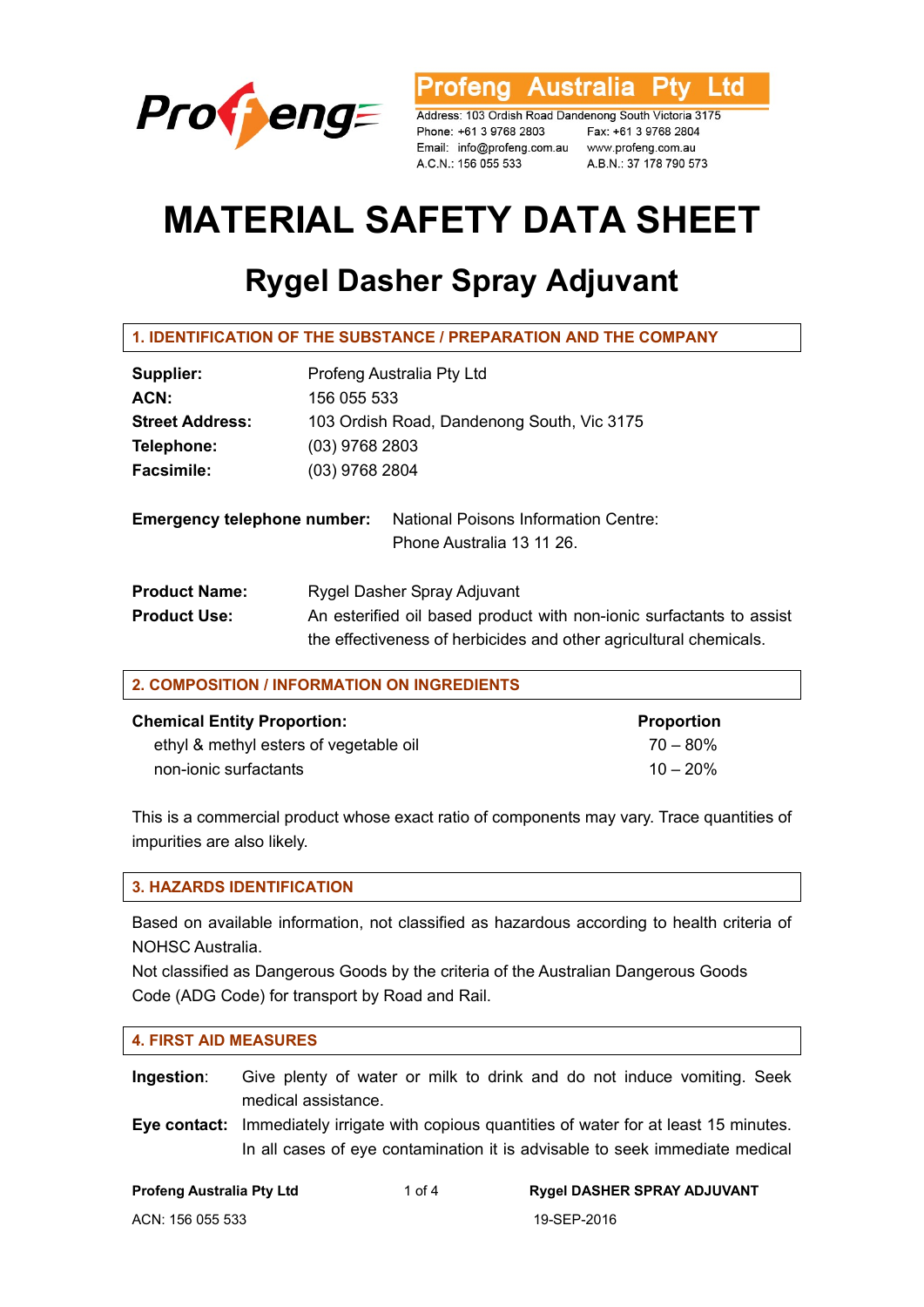

Address: 103 Ordish Road Dandenong South Victoria 3175 Phone: +61 3 9768 2803 Email: info@profeng.com.au www.profeng.com.au A.C.N.: 156 055 533

**Australia** 

Fax: +61 3 9768 2804 A.B.N.: 37 178 790 573

L to

assistance.

**Skin contact:** Wash contaminated skin with plenty of water. Remove contaminated clothing and wash before reuse. If irritation persists seek medical advice.

**Inhalation**: Remove victim from exposure. Seek medical assistance if symptoms persist. **Notes to physician:** Treat symptomatically.

# **5. FIRE-FIGHTING MEASURES**

Not flammable.

**Suitable extinguishing media:** Use water fog, dry chemical, foam, carbon dioxide, BFC. **Hazards from combustion products:** Combustible liquid. Product of combustion may include carbon dioxide, carbon monoxide, smoke and fumes.

#### **Precautions for Firefighters and Special Protective Equipment:**

Firefighters to wear self-contained breathing apparatus if risk of exposure to vapour or products of combustion.

# **6. ACCIDENTAL RELEASE MEASURES**

#### **Emergency Procedure**

W ash area down thoroughly with water or cover with absorbent (soil, sand, vermiculite). Collect and seal in properly labelled drums for disposal. Wash area down effected area with excess water. Spills are slippery.

#### **Environmental Precautions**

Prevent from entering drains, waterways or sewers.

# **7. HANDLING AND STORAGE**

#### **Precautions for Safe Storage**

Keep out of reach of children. Store in closed original container in a well ventilated place, as cool as possible. Triple rinse containers before disposal and add rinsings to tank.

Under conditions below  $0^{\circ}$ C the product may thicken and become cloudy. It returns to normal clear liquid state above  $0^{\circ}$ C.

#### **8. EXPOSURE CONTROLS/PERSONAL PROTECTION**

#### **National occupational exposure limits**

No value assigned for this specific material by the National Occupational Health and Safety Commission (NOHSC Australia).

**Personal protection equipment**: Wear overalls, goggles and impervious gloves. Always wash hands before smoking, eating, drinking or using the toilet. Wash contaminated clothing and other protective equipment before storage or re-use.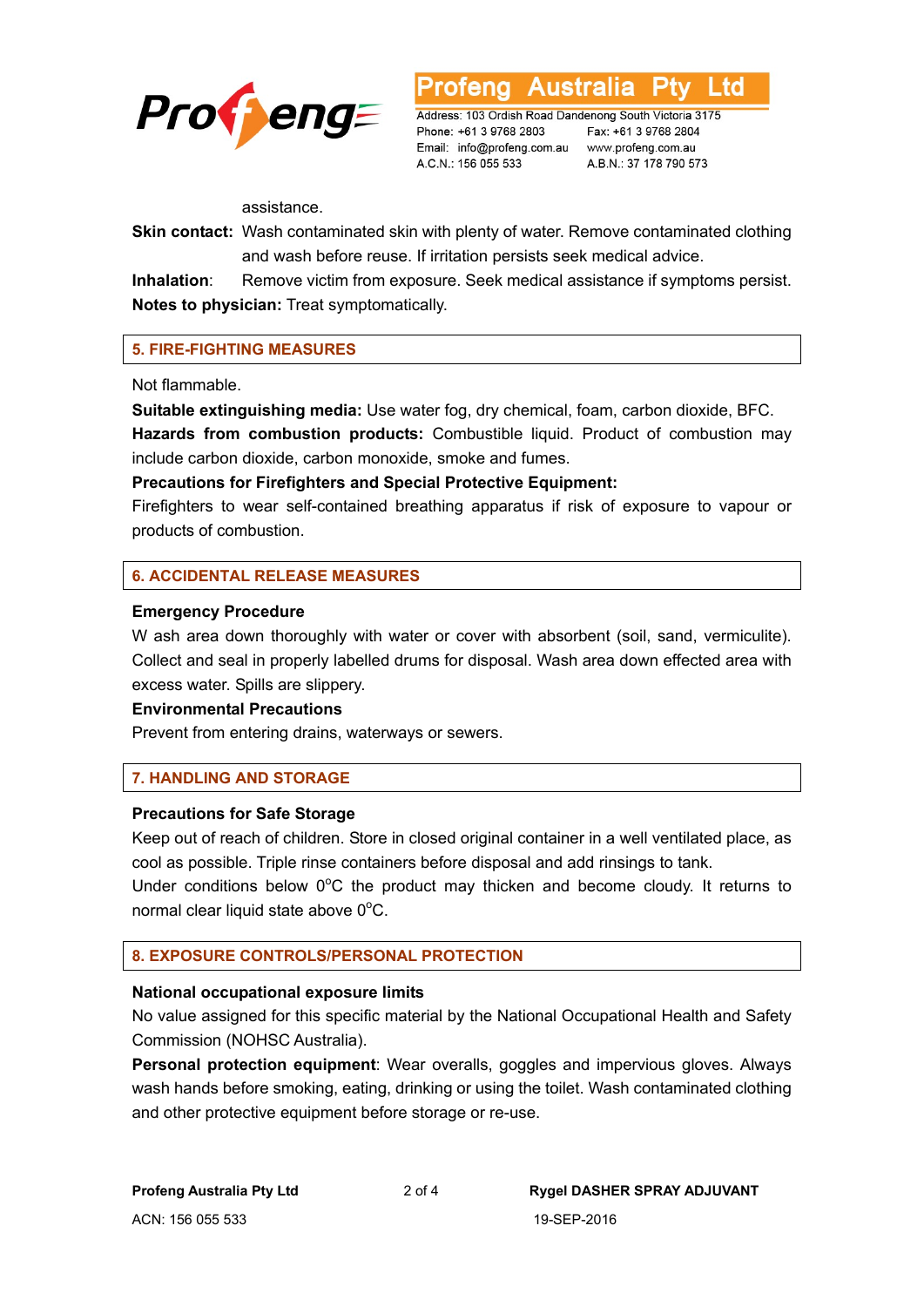

Australia l td rena

Address: 103 Ordish Road Dandenong South Victoria 3175 Phone: +61 3 9768 2803 Email: info@profeng.com.au www.profeng.com.au A.C.N.: 156 055 533

Fax: +61 3 9768 2804 A.B.N.: 37 178 790 573

# **9. PHYSICAL AND CHEMICAL PROPERTIES**

| Form / Colour / Odour:   | clear straw coloured liquid            |
|--------------------------|----------------------------------------|
| Solubility:              | disperses in water to form an emulsion |
| Specific Gravity (15 C): | 0.9 approx.                            |
| <b>Flashpoint:</b>       | $>150^{\circ}$ C                       |
| $pH (1% aq)$ :           | ճ - ጸ                                  |

# **10. STABILITY AND REACTIVITY**

Stable under anticipated conditions of storage and handling. Avoid strong oxidising agents.

# **11. TOXICOLOGICAL INFORMATION**

No adverse health effects expected if the product is handled in accordance with this Safety Data Sheet and the product label. Symptoms that may arise if the product is mishandled are:

# **Acute Effects**

Ingestion: Considered mildly toxic

Eye contact: A mild eye irritant

Skin contact: May lead to mild irritation on repeated or prolonged exposure

Inhalation: May produce some dizziness and nausea at high concentrations

Long Term Effects: No information available for product

#### **Acute toxicity / Chronic toxicity**

No LD50 data available for product. Based on knowledge of related constituents: Acute oral LD50 (rat) > 5,000 mg/kg

# **12. ECOLOGICAL INFORMATION**

Readily biodegradable. Do not contaminate streams, rivers or waterways with the chemical used container.

# **13. DISPOSAL CONSIDERATIONS**

Triple or, preferably, pressure rinse containers before disposal. If recycling, replace cap and return containers to recycler or designated collection point. If not recycling, break, crush, puncture and bury empty containers in local authority landfill. If not available bury the containers below 500 mm in a disposal pit specifically marked and setup for this purpose clear of waterways, vegetation and roots. Empty containers and product should not be burnt. Refer to State/Territory Land Waste Management Authority. Dispose of material through a licensed waste contractor.

#### **14. TRANSPORT INFORMATION**

Not classified as Dangerous Goods by the criteria of the Australian Dangerous Goods Code